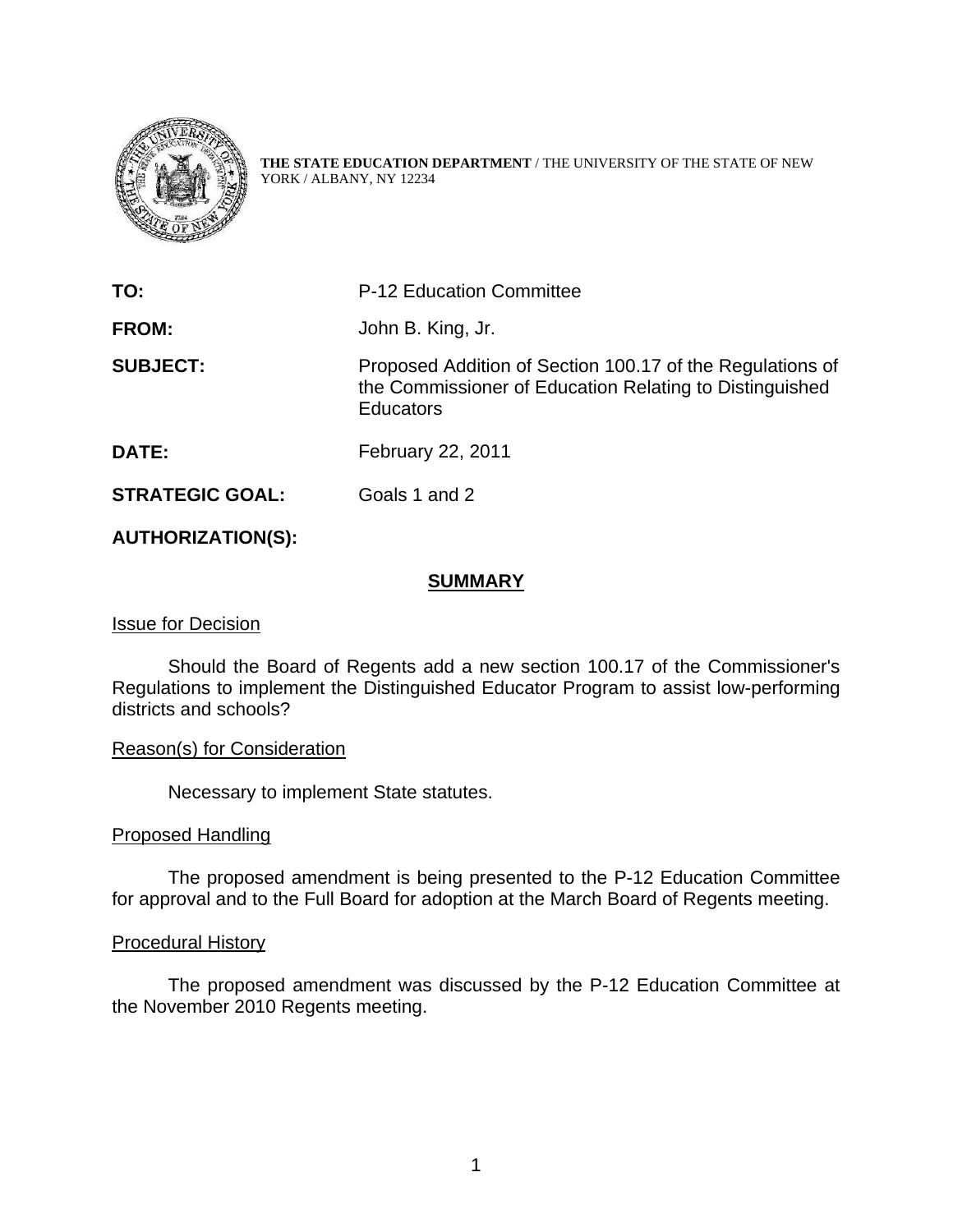## Background Information

Education Law §211-c directs the Regents to establish a Distinguished Educator Program providing for the appointment of individuals as distinguished educators to assist low performing districts in improving their academic performance. In addition, Education Law §211-b provides for the inclusion of distinguished educators in joint intervention teams that are appointed by the Commissioner to assist school districts in developing, reviewing and recommending plans for reorganizing or reconfiguring of schools in restructuring status or schools under registration review (SURR) status that have failed to demonstrate progress as specified in their corrective action plan or comprehensive education plan.

The proposed rule is necessary to implement Education Law §§211-c and 211-b by establishing criteria regarding the selection, roles, responsibilities, protocols and procedures, and expenses for distinguished educators. The proposed rule will enable the Commissioner to appoint distinguished educators to districts and schools that are experiencing extremely serious academic challenges and ensure the appointment of qualified individuals, who have experience in achieving consistent growth in academic performance or educational expertise, including superior performance in the classroom, to serve as distinguished educators to assist low performing schools.

In drafting the proposed rule, Department staff reviewed relevant research prepared by the New York Comprehensive Center, held conference calls with other state education agencies that have similar programs, consulted with experts, and held focus meetings with key stakeholder groups on the conceptual framework for a Distinguished Educator program.

 Since its discussion at the November 2010 Regents meeting, the proposed rule has been revised for purposes of streamlining procedures, ensuring consistency, providing clarification, and correcting grammatical errors, including revisions:

- to reflect the proper certification titles in current use under Part 80 of the Commissioner's Regulations;
- to expand the pool of potential candidates eligible for appointment as distinguished educators to include qualified individuals who hold substantially equivalent certification outside the State of New York;
- to delete, as unnecessary and redundant, provisions requiring separate agreements between the Commissioner and distinguished educators, and between distinguished educators and school districts, and to require, in place of such agreements, that a distinguished educator, within 45 days of appointment, develop an action plan outlining his or her goals and objectives, and submit such plan to the Commissioner for approval, with a copy of the approved plan to be provided to the school district;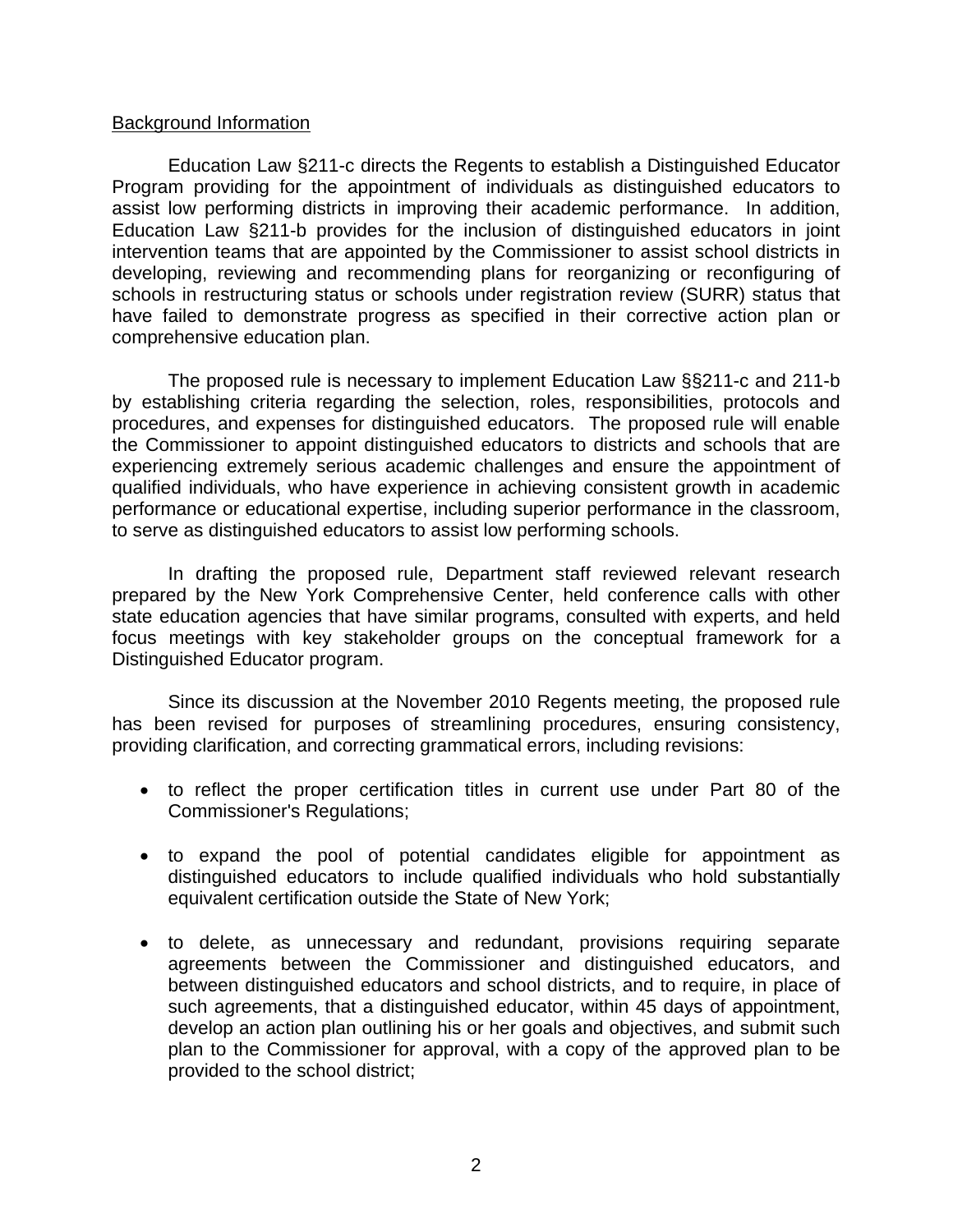- to replace the phrase "have been directly involved in teaching or administration" in a school district, charter school, BOCES or a nonprofit educational organization within the past three years, with the phrase "have experience as a teacher or administrator";
- to replace the term "ensure" with "facilitate" so as to now read "facilitate increased student performance across the district", in order to more appropriately describe this responsibility of the distinguished educator.
- to add "contracts" to the list of things that may affect a distinguished educator's right to return to his or her previous employment.
- to provide that distinguished educators shall serve "within the sole discretion of the Commissioner", instead of "at the pleasure of the Commissioner";
- to clarify, consistent with Education Law section 211-c, that a distinguished educator is appointed to a school district and may be assigned to a school within such district.

 A Notice of Proposed Rule Making was published in the State Register on October 27, 2010. A Notice of Revised Rule Making was published in the State Register on January 19, 2011. Supporting materials are available upon request from the Secretary to the Board of Regents.

## Recommendation

It is recommended that the Board of Regents take the following action:

VOTED: That section 100.17 of the Regulations of the Commissioner of Education be added and that paragraph (1) of subdivision (c) of section 100.16 be amended, as submitted, effective March 30, 2011.

## Timetable for Implementation

If adopted by the Board of Regents at their March meeting, the proposed amendment will take effect on March 30, 2011.

# **Attachment**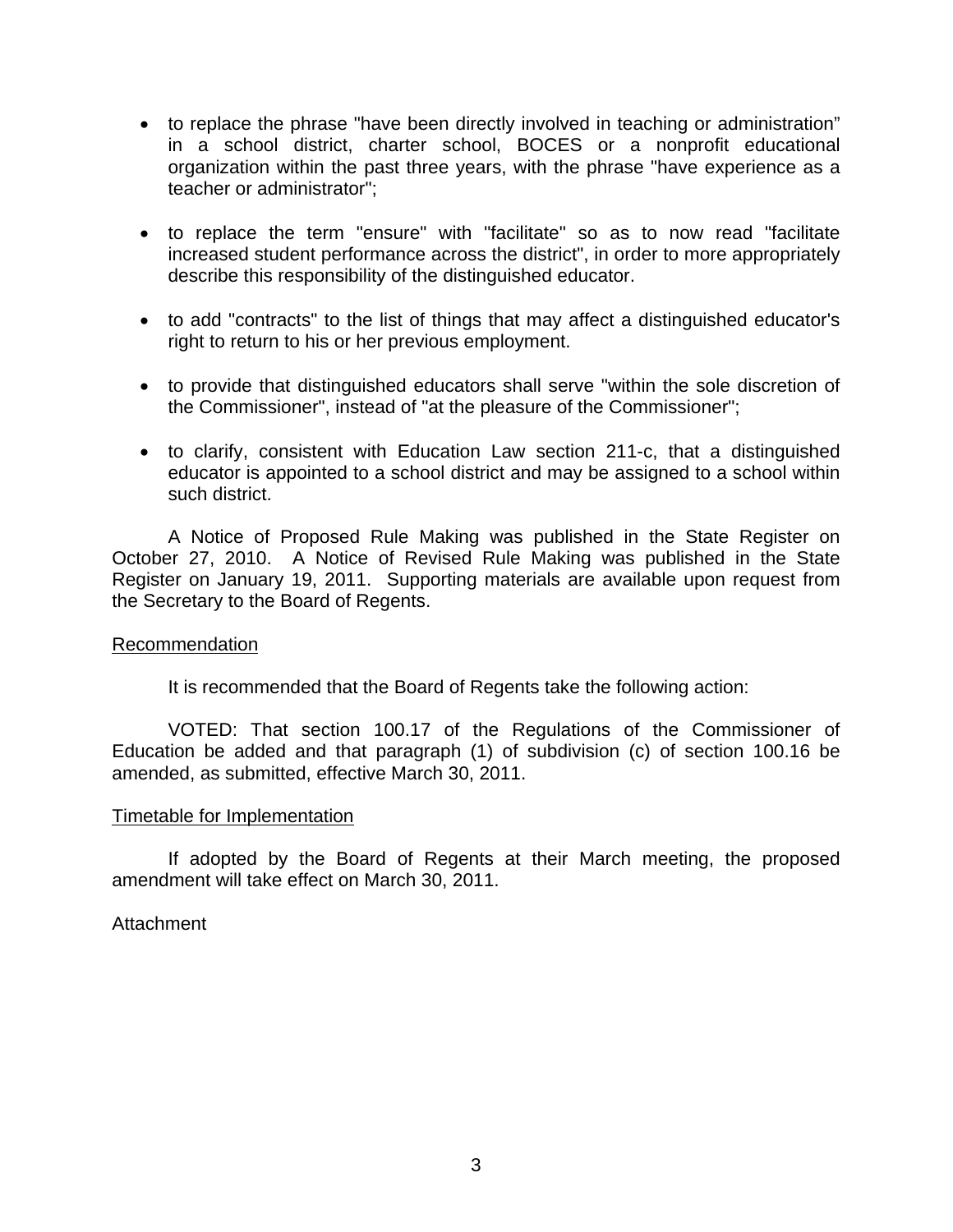AMENDMENT OF THE REGULATIONS OF THE COMMISSIONER OF EDUCATION

Pursuant to Education Law sections 207, 305, 211-b and 211-c and Chapter 57 of the Laws of 2007

 1. Section 100.17 of the Regulations of the Commissioner of Education is added, effective March 30, 2011, as follows:

#### 100.17 Distinguished educator program.

(a) Eligibility. The following individuals shall be eligible for designation by the Board of Regents as distinguished educators pursuant to Education Law section 211-c:

(1) Building principals, superintendents of schools, and teachers, including retirees and current employees of school districts, under whose leadership schools have demonstrated consistent growth in academic performance, and who meet the applicable criteria in subdivision (b) of this section: and

(2) other individuals who have demonstrated educational expertise, including superior performance in the classroom, and who meet the applicable criteria in subdivision (b) of this section; provided, however, that individuals employed by for-profit entities shall not be eligible for such designation.

(b) Criteria for Selection of Distinguished Educator.

(1) Distinguished educator for a school district. A distinguished educator to be appointed to a school district shall:

(i) have a minimum of:

(a) ten years of successful experience in education including, but not limited to, at least five years of successful experience in turning around low performing districts and sustaining the improved academic achievement of all at risk groups, or dramatically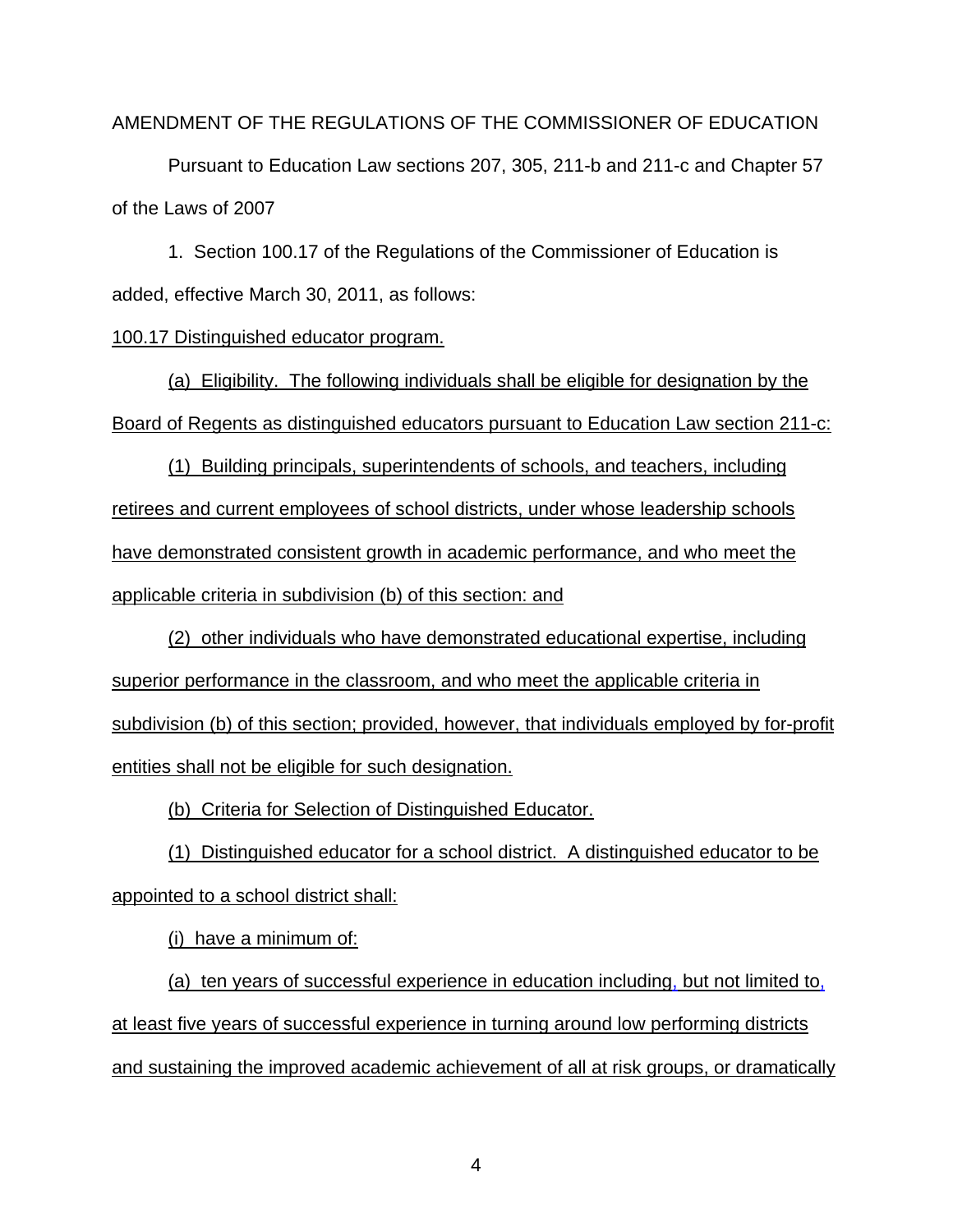or

(b) alternate qualifications deemed acceptable by the Commissioner including, but not limited to, a minimum of five years of statewide experience working with low performing school districts, or a minimum of five years comparable experience working with at risk populations in closing achievement gaps in a charter school, BOCES or in a nonprofit educational organization.

(ii) have either:

(a) New York State certification as a School District Administrator or School District Leader or a substantially equivalent certification, as determined by the Commissioner, issued by a jurisdiction outside the State, or

(b) a Ph.D., Ed.D. or other comparable advanced degree and a minimum of five years working directly in low performing districts or dramatically raising the achievement of high needs students in moderate to high performing districts;

(iii) have experience as a teacher or administrator in a school district, charter school, BOCES or a nonprofit educational organization within the past three years or, where applicable, within the immediately preceding three years from the date of the candidate's initial appointment as a distinguished educator.

(iv) have demonstrated an ability to successfully work with at risk populations in closing achievement gaps; and

(v) have experience in school turnaround and sustaining the academic success of at risk students.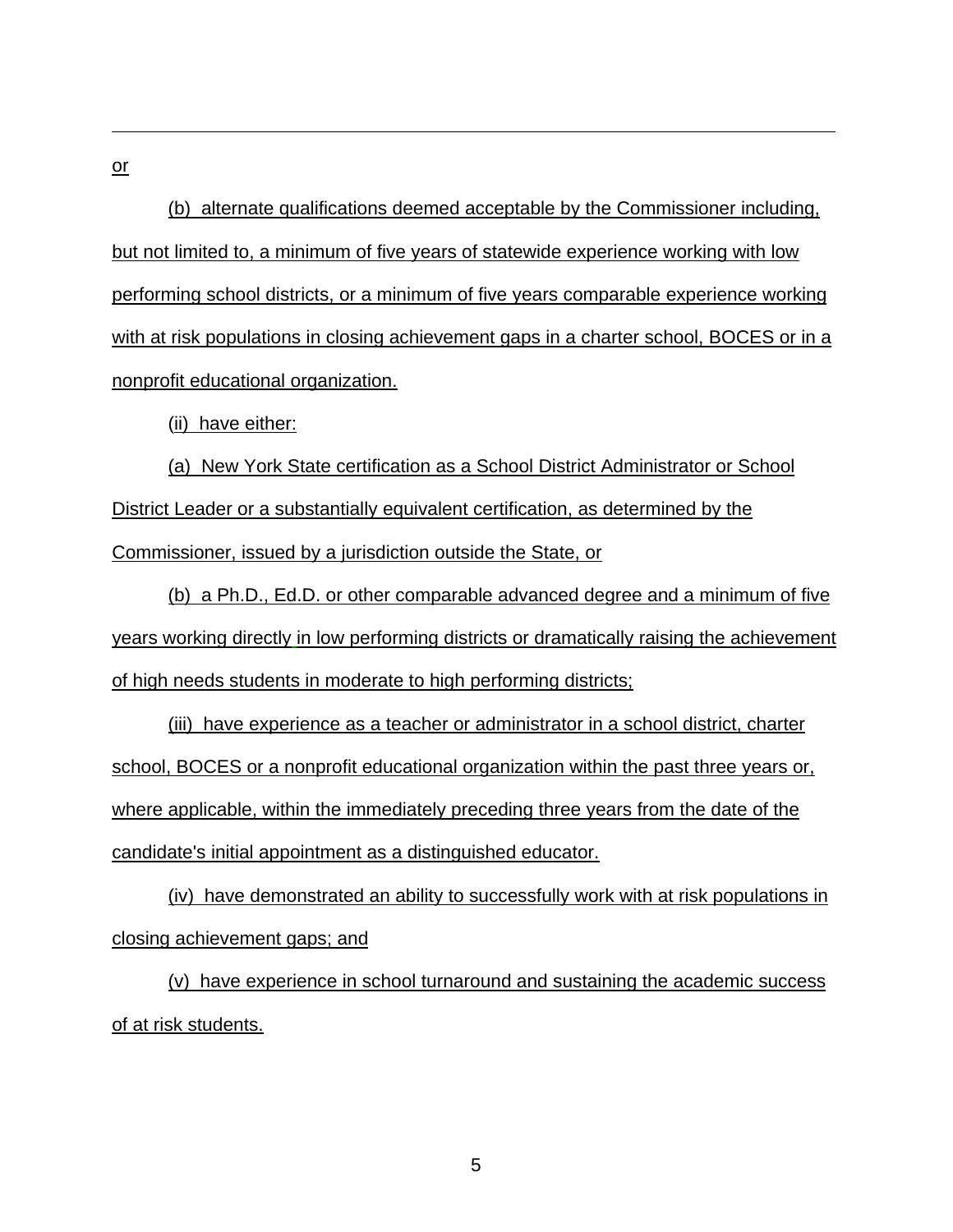(2) Distinguished Educator for a School. A distinguished educator to be assigned to a school within a school district shall:

(i) have a minimum of:

(a) ten years of successful experience in education including, but not limited to, at least five years of successful experience in increasing student academic performance in low performing schools or dramatically raising the achievement of high needs students in moderate to high performing districts, or

(b) alternate qualifications deemed acceptable by the Commissioner including, but not limited to, a minimum of five years of statewide experience working with low performing school districts, or a minimum of five years comparable experience working with at risk populations in closing achievement gaps in a charter school, BOCES or in a nonprofit educational organization.

(ii) have either:

(a) New York State certification as a School Administrator and Supervisor, or School Building Leader, or Teacher or a substantially equivalent certification, as determined by the Commissioner, issued by a jurisdiction outside the State, and have worked in/with low performing schools, or

(b) a Ph.D., Ed.D. or other advanced degree and a minimum of five years working directly in low performing districts or dramatically raising the achievement of high needs students in moderate to high performing districts;

(iii) have experience as a teacher or administrator in a school district, charter school, BOCES or a nonprofit educational organization within the past three years or,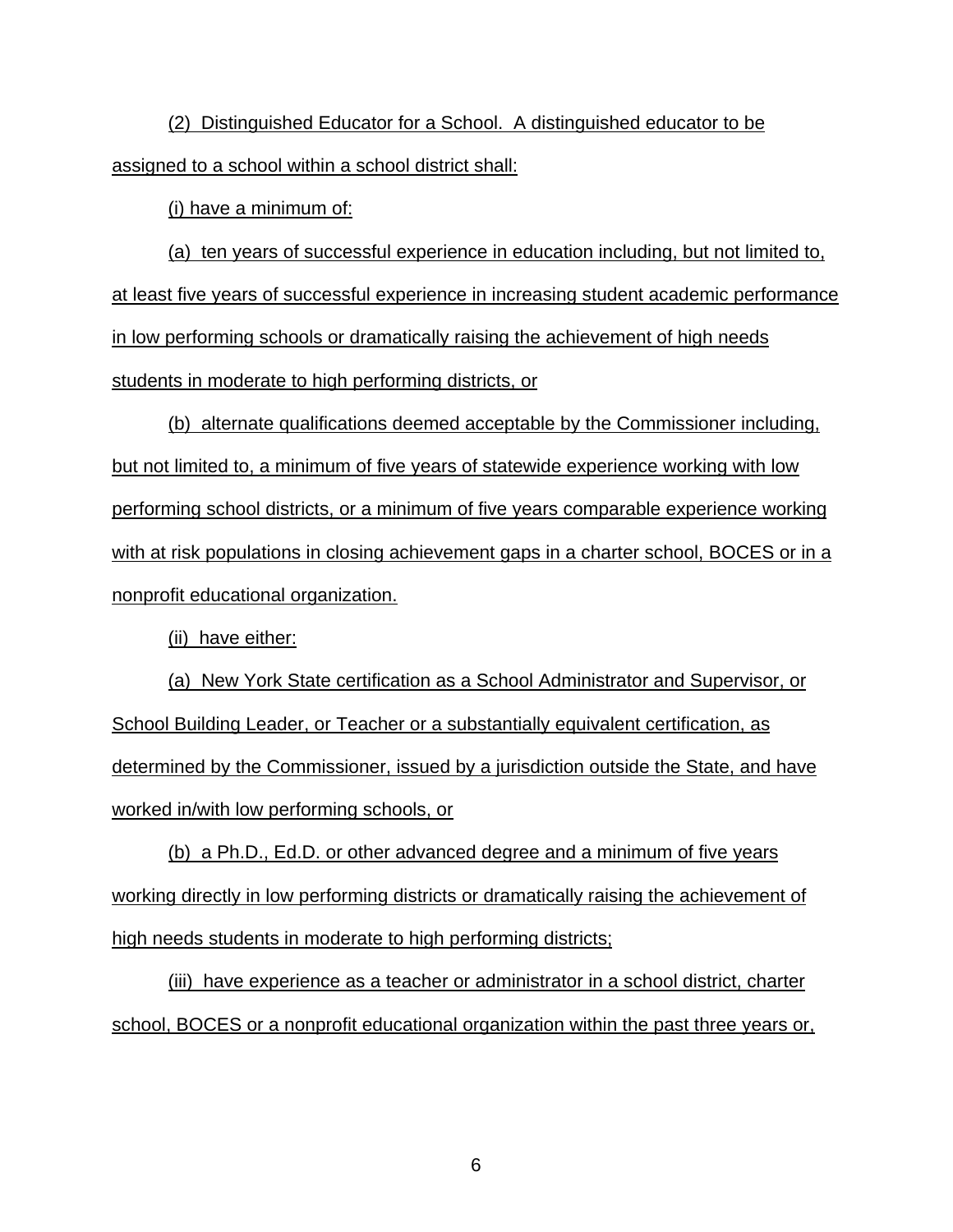candidate's initial appointment as a distinguished educator.

(iv) have demonstrated an ability to successfully work with at risk populations in closing achievement gaps; and

(v) demonstrate knowledge of curriculum development and ensure alignment of curriculum with NYS Learning Standards (including the Common Core Standards), Performance Indicators and Assessments.

(c) Appointment.

(1) An application for designation of an eligible individual as a distinguished educator shall be submitted to the Commissioner, in a form and by a date prescribed by the Commissioner.

(2) From the applications submitted pursuant to paragraph (1) of this subdivision, the Board of Regents delegates to the Commissioner the authority pursuant to Education Law §211-c(1) to designate a pool of eligible individuals to serve as distinguished educators. Individuals in the pool shall serve a maximum of three years, provided that an individual's service in the pool may be renewed for an additional year upon submission of evidence of ongoing professional development.

(3) From the pool of distinguished educators designated pursuant to paragraph (2) of this subdivision, the Commissioner shall appoint distinguished educators who have expressed their willingness to assist low performing districts in improving their academic performance, pursuant to the following:

(i) The Commissioner may appoint a distinguished educator as a consultant to a school district or assign him or her to school(s) within such district: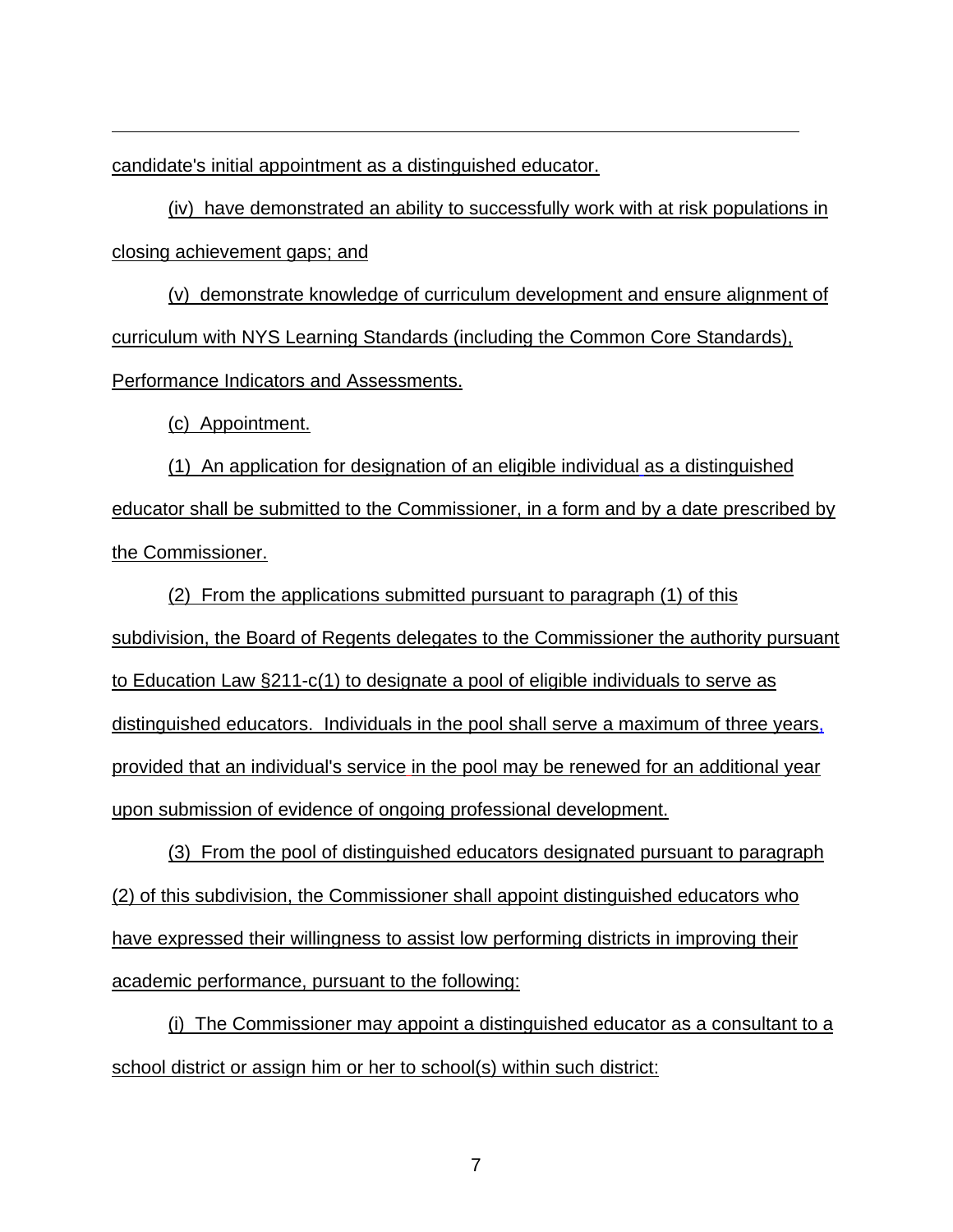(a) when such district or a school has failed to make adequate yearly progress for four or more years, pursuant to section 100.2(p)(5) and (6) of this Part;

(b) when such district has one or more schools designated as a school in restructuring pursuant to section  $100.2(p)(6)(i)(a)(3)$  of this Part and/or identified as persistently lowest achieving and placed under registration review pursuant to section  $100.2(p)(9)$  and (10) of this Part, and are at risk of closure for failure to make satisfactory progress under federal and State accountability standards; and/or

(c) as a member of a joint intervention team pursuant to Education Law section 211-b(2)(b) and section  $100.2(p)(6)(iv)(c)(1)$  of this Part.

(ii) The distinguished educator shall be appointed for one year and, upon satisfactory evaluation pursuant to subdivision (g) of this section, may be reappointed for one additional year.

(iii) To the extent practicable, the Commissioner shall appoint distinguished educators to assist school districts with comparable demographics to the schools or school districts that are or were under such educator's leadership.

(iv) A distinguished educator shall not be appointed to a school district or a community school district or assigned to a school within a school district or a community school district in which he or she was previously employed as a teacher or administrator within the past five years.

(v) Reassignment. A distinguished educator may be reassigned by the Commissioner to other school districts and schools, based on the needs of districts and schools, as appropriate, as determined by the Commissioner including, but not limited to, compatibility of the needs of the district and the distinguished educator's expertise.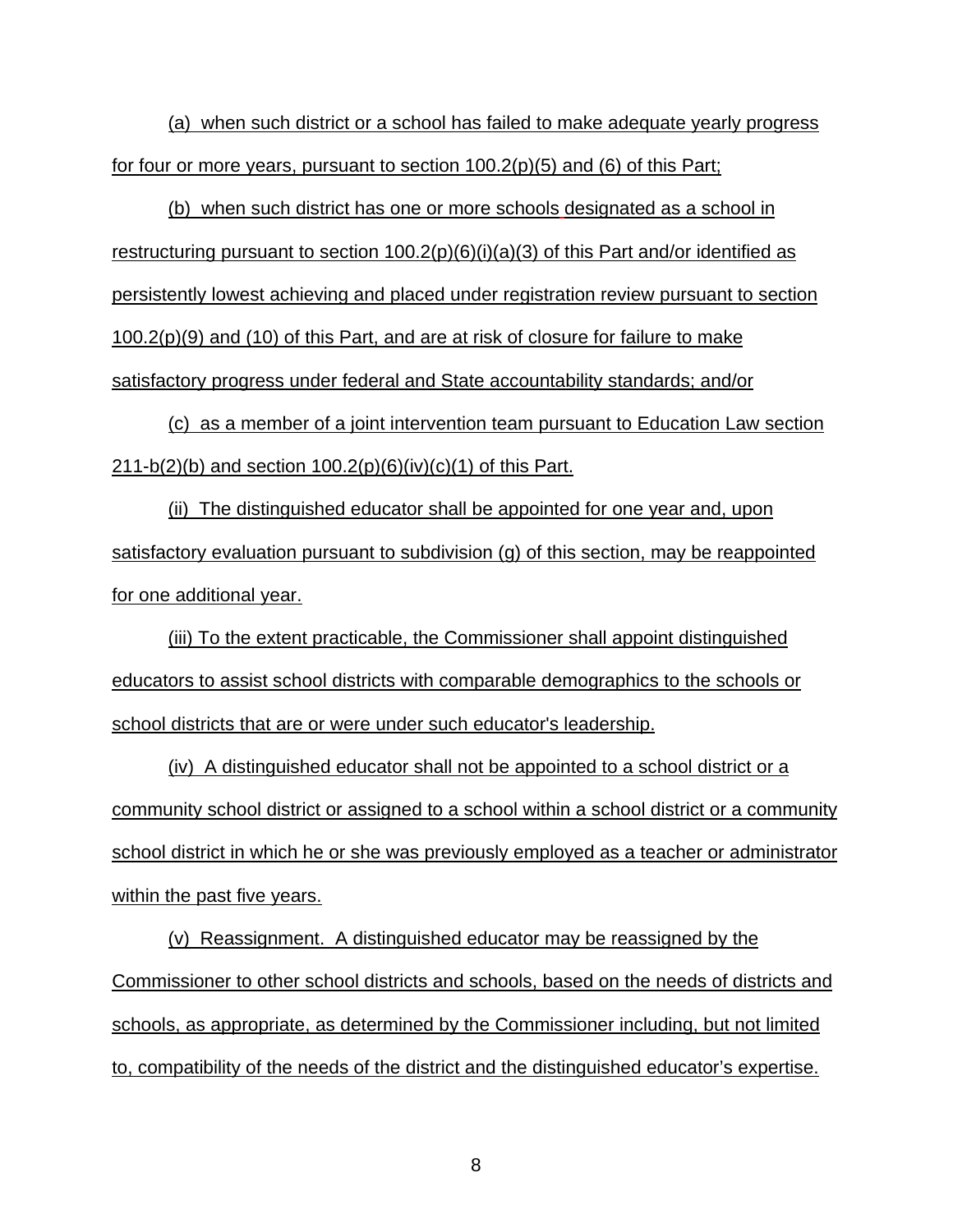(d) Roles and responsibilities.

(1) Distinguished educators.

(i) General responsibilities. An appointed distinguished educator shall:

(a) assess the learning environment of schools in the district;

(b) review or provide assistance in the development and implementation of any district improvement plan and/or any corrective action, restructuring, or comprehensive plan of any school within the district to which the distinguished educator is assigned. Such distinguished educator shall either endorse without change or make recommendations for modifications to any such plan to the board of education, trustees, or chancellor (in a school district in a city of one million or more inhabitants), and the Commissioner; and

(c) participate in summer training and ongoing professional development, as directed by the State Education Department.

(ii) Specific responsibilities for distinguished educator for school district. A distinguished educator appointed to a school district shall:

(a) conduct an intensive review of district and school systems, structures, operations and facilities and develop an action plan pursuant to subdivision (f) of this section;

(b) assess the district's capacity to promote and support teaching and learning within all schools in the district;

(c) work with district administration and the board of education to review data, analyze district and school structures, plan for improvement, assist in targeting district priorities;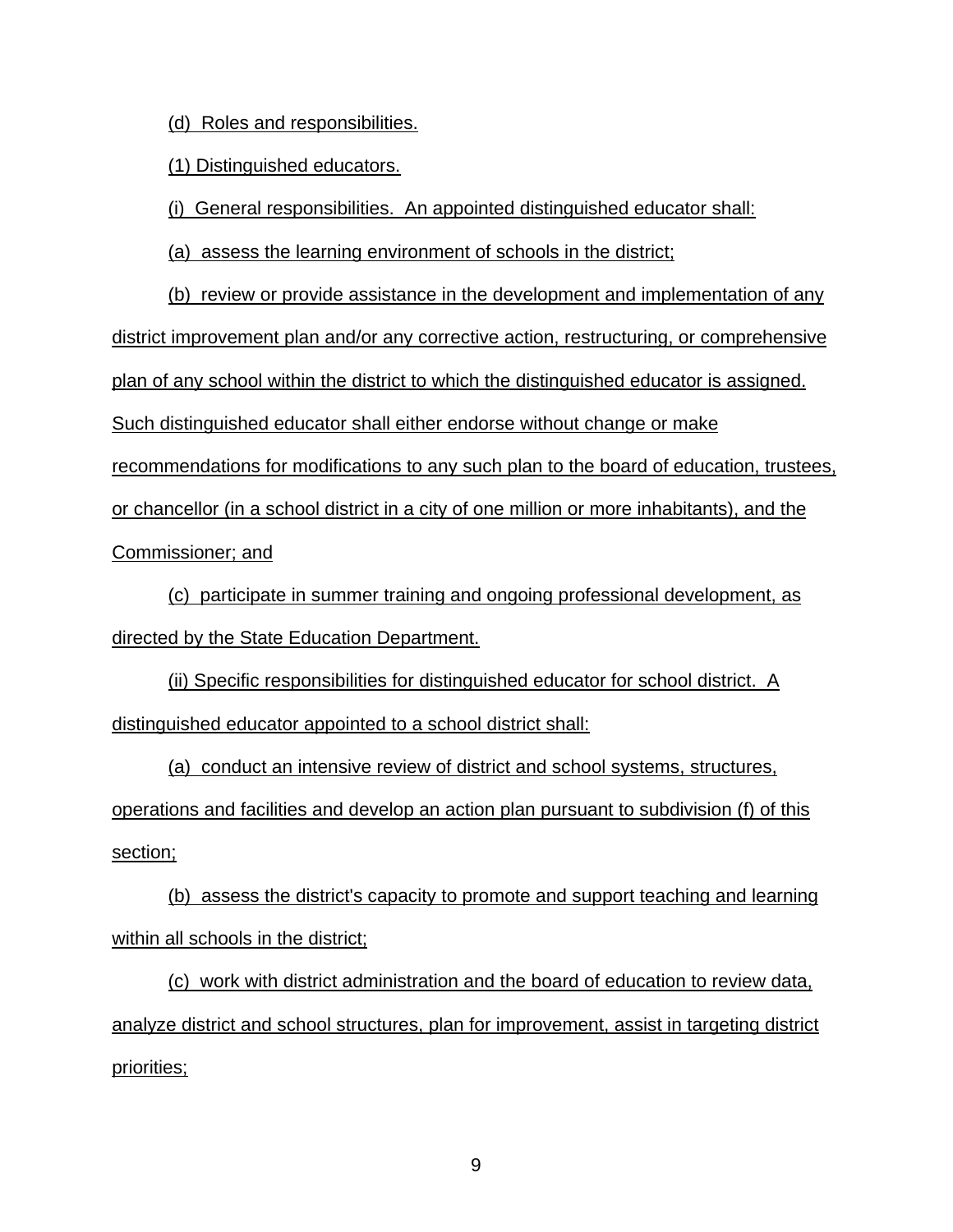(d) facilitate increased student performance across the district; and

(e) recommend administrative and operational improvements to strengthen systems.

(iii) Specific responsibilities for distinguished educator for a school. A distinguished educator assigned to a school or school within a school district shall:

(a) assess the learning environment of the school(s) within the district;

(b) identify or confirm systemic or instructional barriers and critical gaps to improving student achievement;

(c) improve curricula, instructional and assessment strategies;

(iv) Appointed distinguished educators shall be deemed ex-officio, non-voting members of the board of education or trustees. In a school district in a city of one million or more inhabitants, any such distinguished educator shall be deemed an exofficio, non-voting member of the community district education council or the city board, as applicable.

(2) School districts.

(i) The school district to which a distinguished educator is appointed shall cooperate fully with an appointed distinguished educator.

(ii) Upon receipt of any recommendations from the distinguished educator for modification of a district improvement plan and/or any corrective action, restructuring, or comprehensive plan, the board of education, trustees, or chancellor shall either modify the plans accordingly or provide a written explanation to the Commissioner of its reasons for not adopting such recommendations. The Commissioner shall direct the district to modify the plans as recommended by the distinguished educator unless the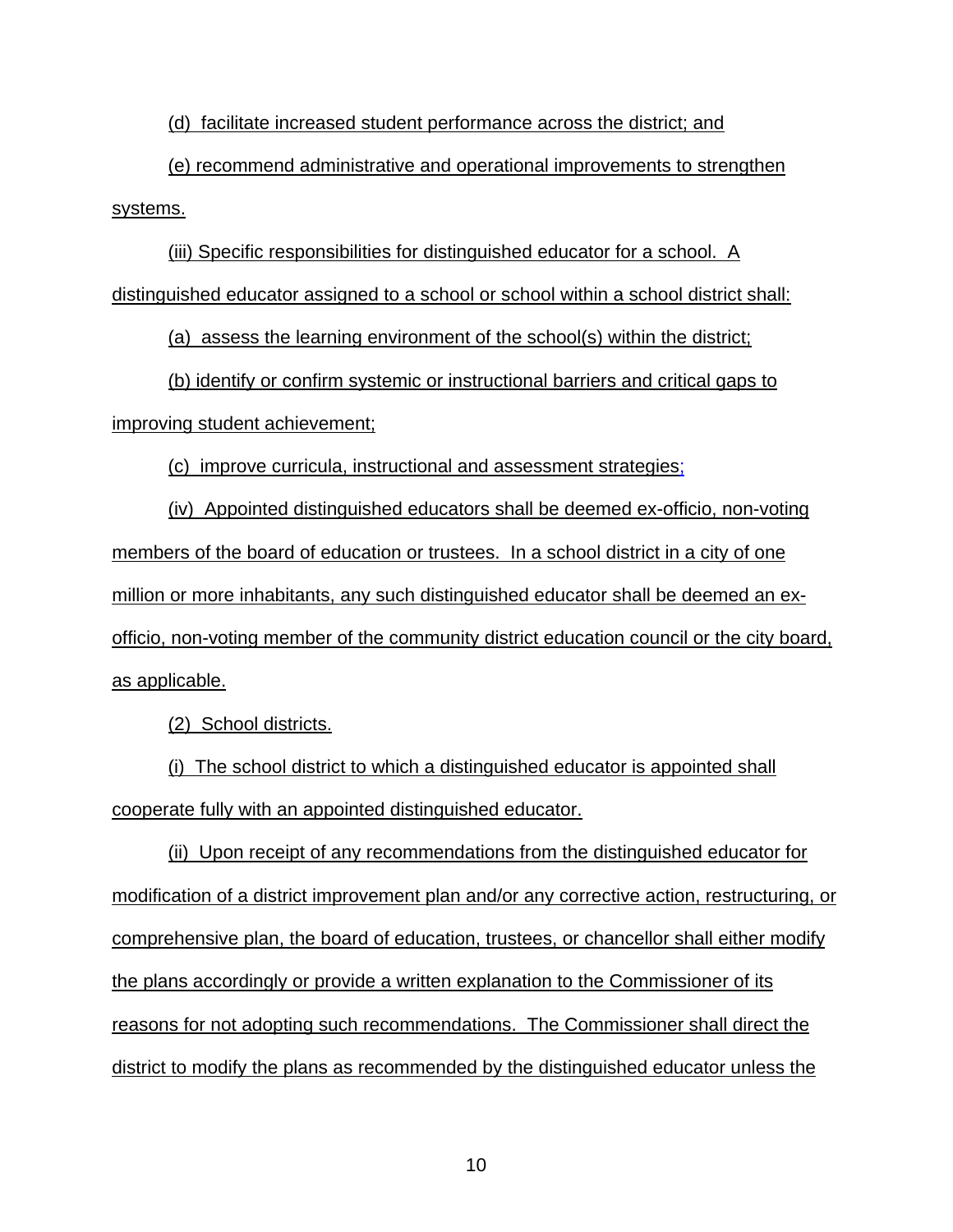merit.

(iii) If an appointed distinguished educator is employed by a school district or charter school, it shall be the duty of the board of education or trustees of such school district, the chancellor of a city school district in a city of one million or more inhabitants, or the board of trustees of such charter school to facilitate the efforts of any such appointed distinguished educators in their employ by granting reasonable leave requests and otherwise accommodating their efforts, to the extent such efforts do not substantially interfere with the educator's performance of his or her regular duties.

(iv) The reasonable and necessary expenses incurred by the appointed distinguished educators while performing their official duties shall be paid by the school district pursuant to section 100.16 of this Part.

(v) Right to return. Consistent with and to the extent permitted under any applicable provisions of law, existing collective bargaining agreements, and contracts:

(a) The employee shall be ensured that, at the end of his/her term of services as a distinguished educator, he/she will be returned to the previously held position or a position comparable to the one he/she had at the beginning of his/her leave, whether or not a reduction in work force is required to comply with this requirement.

(b) Upon return to service with his/her employer, the employee's term of service as a distinguished educator shall count as service time for purposes of scheduled, routine, or general compensation enhancements, retirement eligibility, retirement benefit calculation and seniority.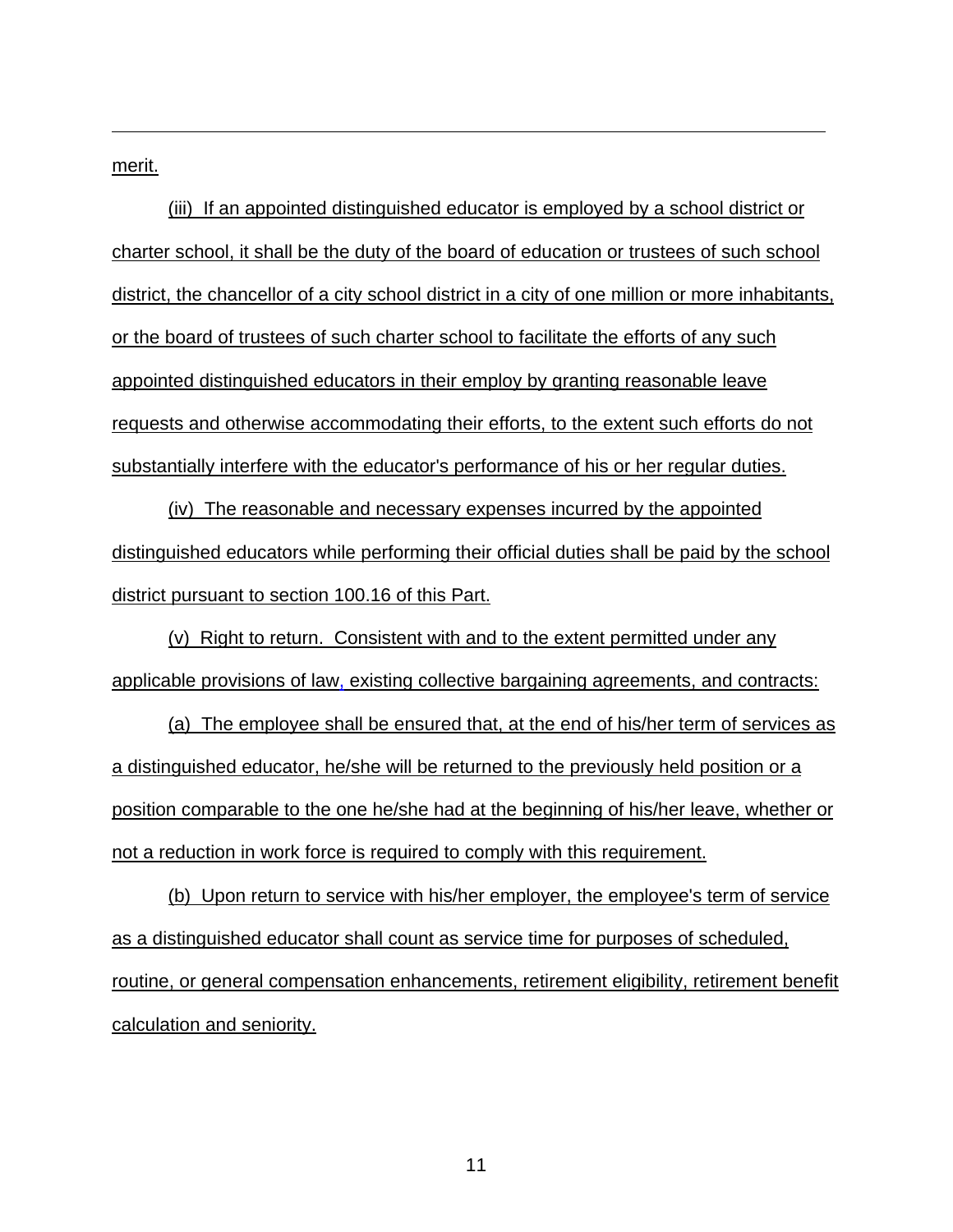(vi) The school district shall ensure that a distinguished educator, upon appointment to such district or assignment to a school within such district, shall be subject to the fingerprint and criminal history record check requirements contained in law, including, but not limited to, Education Law sections 305(3), 1125(3), 1604(39) and (40), 1709(39) and (40), 1804(9) and (10), 1950(4)(II), 1950(4)(mm), 2503(18) and (19), 2554(25) and (26), 2590-h(20), 2854(3)(a-2) and (a-3) and 3035, and Part 87 of this Title.

(e) Removal of Distinguished Educator. A distinguished educator shall serve within the sole discretion of the Commissioner and may be removed at any time, within the discretion of the Commissioner, from a school district or school or the distinguished educators pool.

(f) Reporting requirements. Within forty-five (45) days of appointment to the school district, a distinguished educator shall develop an action plan outlining his/her goals and objectives for the district for the ensuing school year and shall also submit such action plan to the Commissioner or his or her designee for approval. Upon approval, the distinguished educator shall provide a copy of the action plan to the school district. The distinguished educator shall also submit quarterly reports to the Commissioner or his or her designee in a form prescribed by the Commissioner.

(g) Evaluation:

(i) Evaluation of the Distinguished educator. The Commissioner or his/her designee will conduct an annual evaluation of each individual assigned to serve as a distinguished educator in accordance with the goals and objectives specified in the action plan developed pursuant to subdivision (f) of this section.